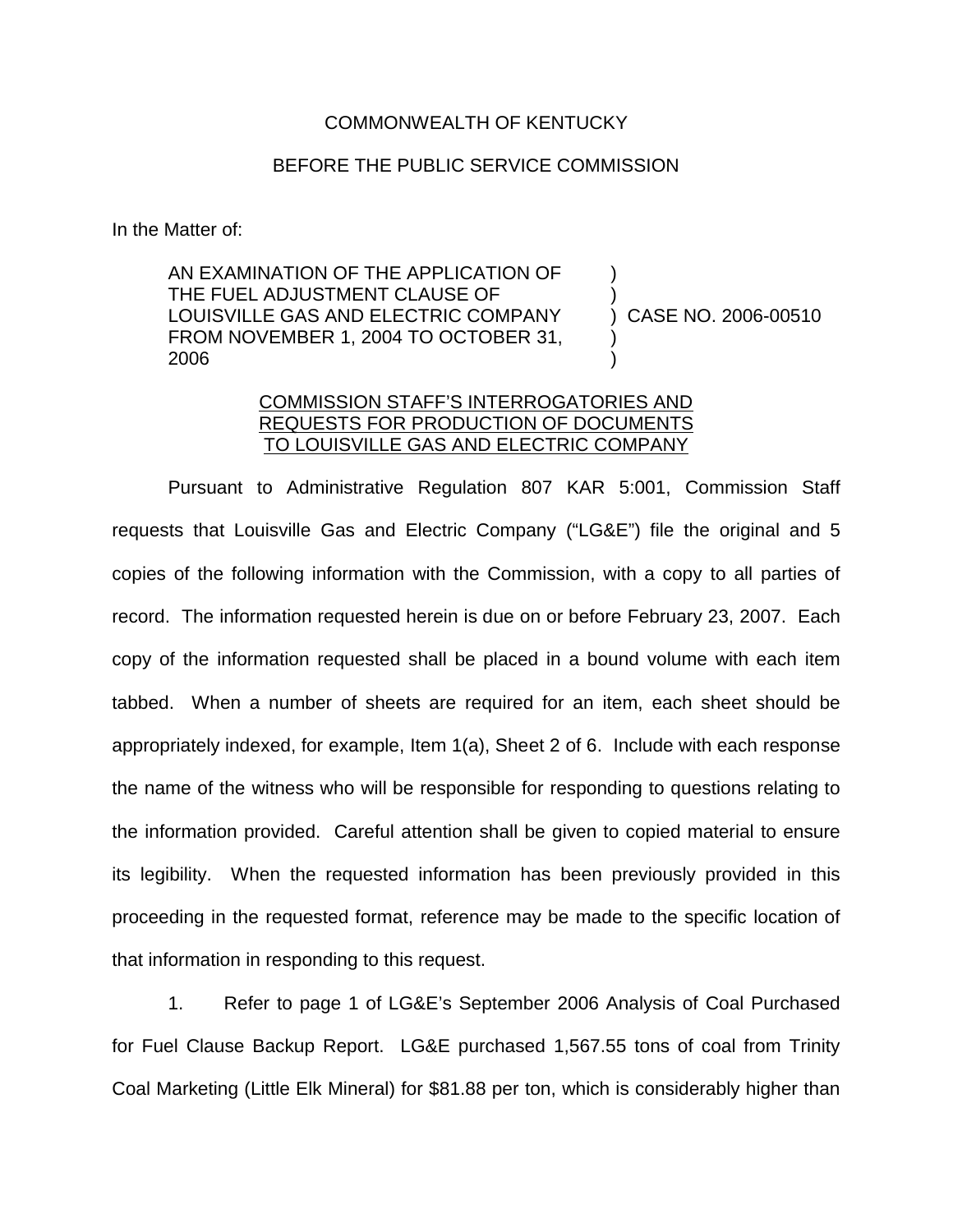other spot purchases made during the same period. Explain the conditions that existed that made the relatively small purchase of higher priced coal necessary.

2. For each purchase of natural gas by LG&E for generation purposes for the months of January 2006 and August 2006, provide the following information:

a. Supplier name;

b. Quantity purchased in mcf;

c. Delivered cost; and

d. Cents per MMBtu.

3. Refer to Item 14, page 1 of LG&E's response to the Commission's December 18, 2006 Order.

a. Explain whether LG&E has set a date by which a decision is to be made concerning the future of Paddy's Run Unit 12.

b. Explain whether the decision on Unit 12 will affect the status on Paddy's Run Units 11 and 13.

4. Refer to Item 14, page 18 of LG&E's response to the Commission's December 18, 2006 Order. In October 2006 an inspection of Trimble County Unit 10 was required by General Electric which resulted in a prolonged outage for the unit.

a. Explain whether it was determined if the problem was caused by a manufacturing defect.

b. If the problem was caused by a manufacturing defect, explain whether General Electric assumed responsibility for the full cost of the repairs.

5. Refer to Item 15, page 5 of LG&E's response to the Commission's December 18, 2006 Order. Explain whether LG&E expects that the shortfalls in 2005